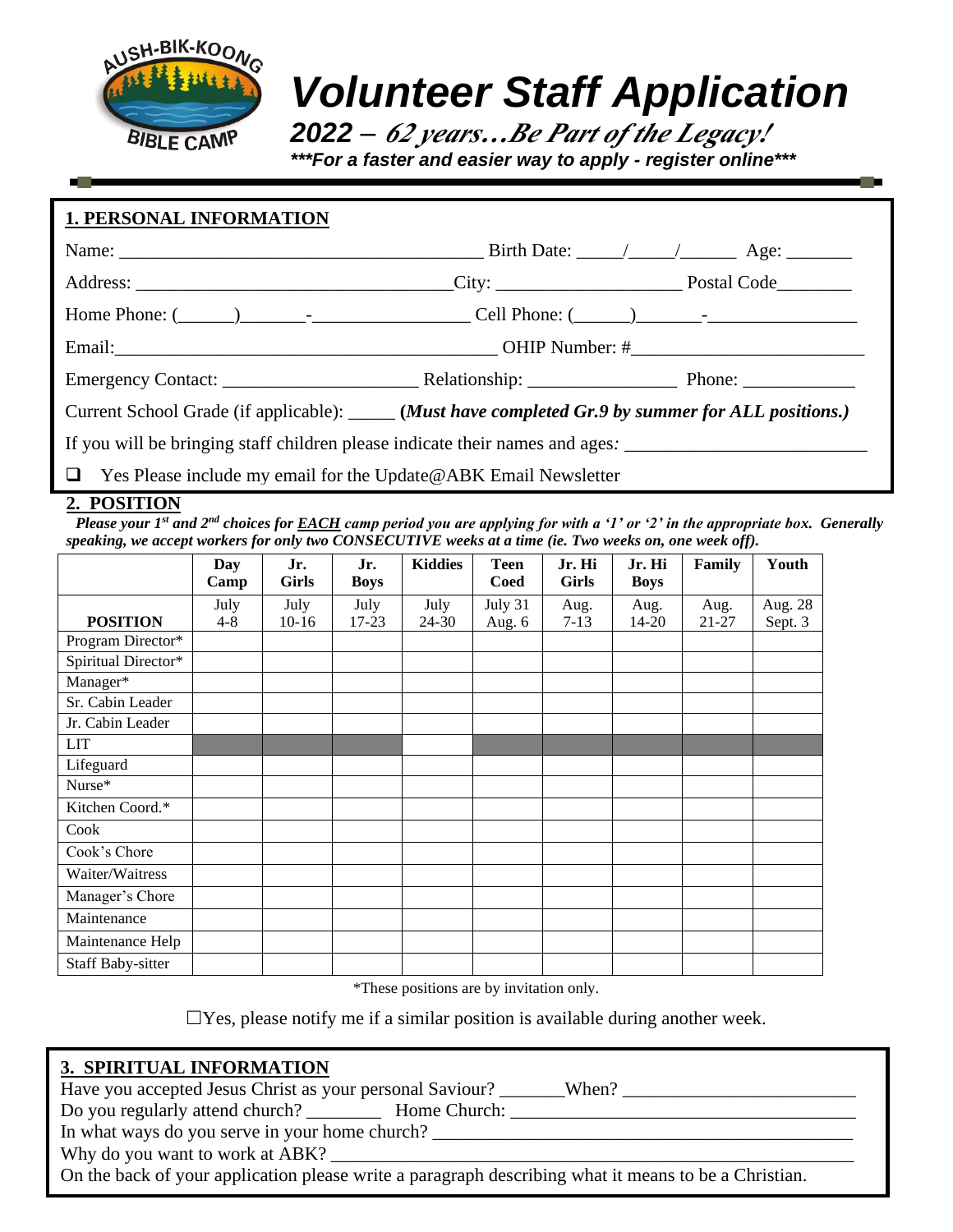| <b>4. EXPERIENCE &amp; QUALIFICATIONS</b>                                                  |  |  |  |  |  |
|--------------------------------------------------------------------------------------------|--|--|--|--|--|
| <i>Personal References (Not to include relatives):</i>                                     |  |  |  |  |  |
|                                                                                            |  |  |  |  |  |
|                                                                                            |  |  |  |  |  |
|                                                                                            |  |  |  |  |  |
|                                                                                            |  |  |  |  |  |
| What skills/qualifications do you have to work in the position for which you have applied? |  |  |  |  |  |
|                                                                                            |  |  |  |  |  |
|                                                                                            |  |  |  |  |  |
| OTHER:                                                                                     |  |  |  |  |  |
|                                                                                            |  |  |  |  |  |

## **5. DECLARATION OF SEXUAL CHARGES OR CONVICTION**

HAVE YOU EVER BEEN CHARGED WITH OR CONVICTED OF CHILD ABUSE OR A CRIME INVOLVING ACTUAL OR ATTEMPTED SEXUAL MOLESTATION OF A MINOR?  $\Box$  Yes  $\overline{OR}$   $\Box$  No (if YES, please provide a written explanation on a separate sheet of paper)

Camp ABK requires a police check from every volunteer (18+) at least once every 3 years. Please obtain one from your local police detachment and send it with your form. **YOUR APPLICATION CANNOT BE PROCESSED WITHOUT A RECENT POLICE CHECK.** Call Ryan at (705) 942-1142 to see if you have a current police check on file.

**6. DECLARATION OF ELDERS/CHURCH LEADERS**: *(To be filled in by elder/church leader)*

The Elders/Church Leaders of

 $\Box$  heartily endorse;  $\Box$  endorse;  $\Box$  endorse with reservation;

this applicant for service at Camp Aush-Bik-Koong in the position for which he/she has applied: Signature: The contract of the Print Name and Phone:  $\frac{1}{2}$  Phone:  $\frac{1}{2}$  Phone:  $\frac{1}{2}$  Phone:  $\frac{1}{2}$  Phone:  $\frac{1}{2}$  Phone:  $\frac{1}{2}$  Phone:  $\frac{1}{2}$  Phone:  $\frac{1}{2}$  Phone:  $\frac{1}{2}$  Phone:  $\frac{1}{2}$  Phone:

## **7. DECLARATION OF THE APPLICANT**

*Dear Applicant, there is a high level of trust and responsibility placed on those who work with children. We can only teach and proclaim effectively what our lives exemplify. All staff at ABK are expected to have a love for Jesus, a servant's heart, and a willingness to work hard as unto the Lord. Working at ABK is a serious commitment. In addition to signing this declaration, please read 2 Tim. 2: 1-7 & 4: 1-5.* 

 $\Box$  I will uphold Camp's Bylaws, Policies, Statement of Faith and Statement of Lifestyle & Morality while at camp and will make every effort to conduct myself in a manner that honours Jesus Christ (**Col. 3:17, 23,24**).  $\Box$  I will submit to the authority of camp leadership, and obey all camp rules. (**Heb. 13:17**)

I will be careful in my music, speech, dress, and appearance at ABK. (**1 Cor. 12:23, 1 Cor. 10:32**)

 $\Box$  The information in this application is true to the best of my knowledge. I have notified my references and hereby authorize them to disclose and provide information about me that may have bearing on my character and fitness for serving in camp ministry. I release my references from any liability for furnishing information

*Signature of applicant: \_\_\_\_\_\_\_\_\_\_\_\_\_\_\_\_\_\_\_\_\_\_\_\_\_\_\_\_\_\_\_\_\_\_\_\_\_ Date \_\_\_\_\_\_\_\_\_\_\_\_\_\_\_\_\_\_\_\_*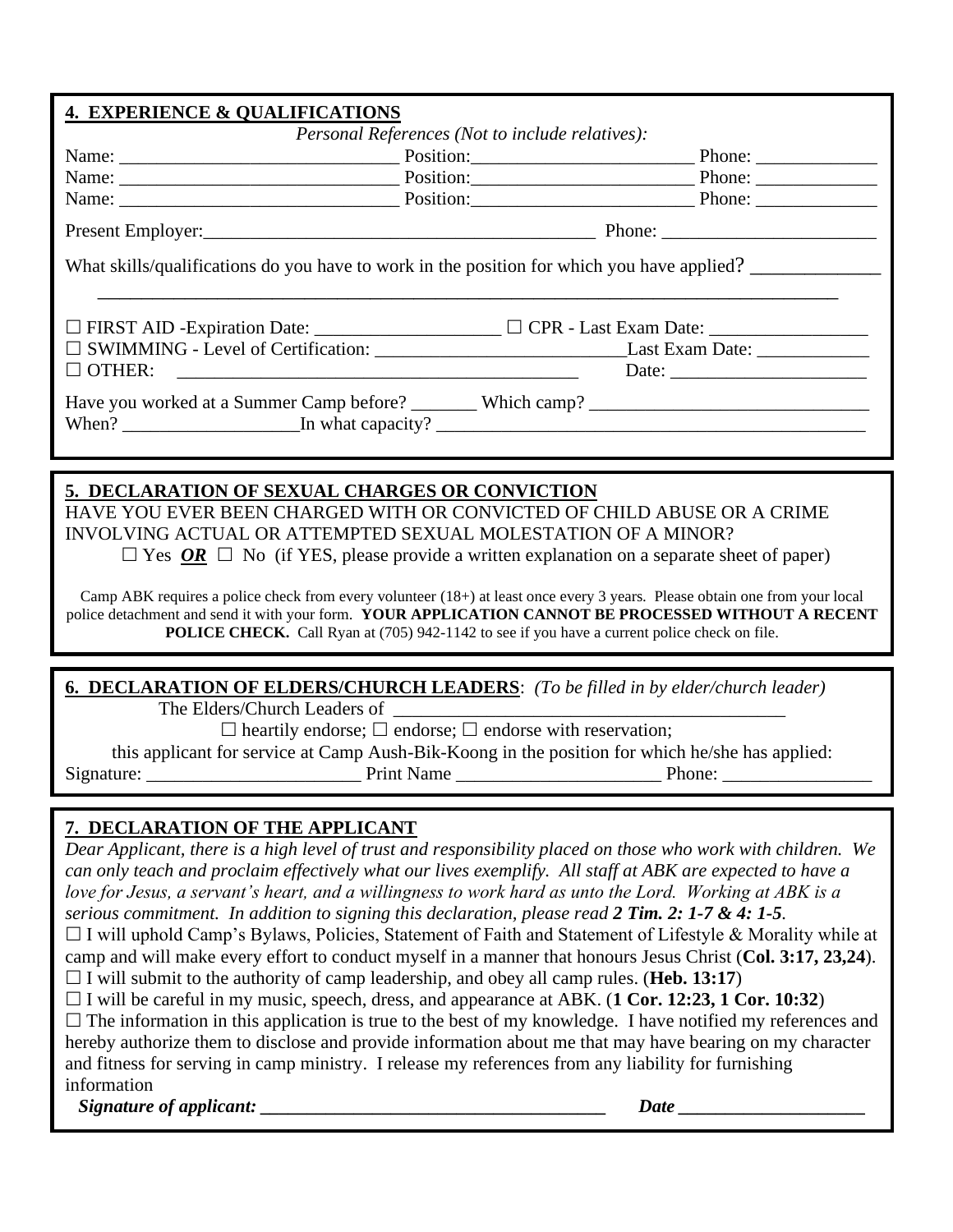## **STATEMENT OF FAITH**

#### *The Bible*

We believe that the bible as originally given in its entirety, is the inspired and inerrant Word of God. It is the revelation of the mind and will of God to mankind and is the supreme authority for salvation by faith and Christian living (2 Timothy 3:16,17; 2 Peter 1:19,12).

#### *God*

We believe that there is one God (Deuteronomy 6:4), the Creator of all (Genesis 1:2), who exists eternally in three persons (Matthew 28:19); Father (Romans 8:15), Son (Matthew 1:23; Hebrews 1:1,2) and Holy Spirit (1 Corinthians 2:9,10), and that these three possess the same nature, attributes and glory (Matthew 28:19; 2 Corinthians 13:14; Ephesians 2:18).

#### *Jesus Christ*

We believe that our Lord Jesus Christ is fully God and fully man, through His conception by the Holy Spirit and virgin birth. True humanity and undiminished Deity were united in one person (Matthew 1:18-25; John 1:1,14; Hebrews 1:1-3; 1 Timothy 3:16). We believe that He died on the Cross for our sins (1 Peter 2:24), rose bodily from the dead (Luke 24:28), and ascended to His Father's right hand where He intercedes on our behalf (Hebrews 4:14-16).

#### *Holy Spirit*

We believe that the Holy Spirit is fully God. We believe that the ministry of the Holy Spirit is to promote the Lord Jesus Christ (John 14-16); to baptize individuals into God's family and indwell, instruct, guide and empower every believer (Romans 8:9-11; John 14-16; 1 Corinthians 6:19; 12:12,13; Galatians 5); and to convict the world of sin, righteousness and judgment (John 16:8- 11).

#### *Man*

We believe that man (male and female) was created perfectly in the image of God (Genesis 1:26-2:25) for the purpose of relating meaningfully with Him. Because of Adam's disobedience, every individual is guilty before God and headed for eternal separation from Him (Romans 1:18-32; 3:10-23; 5:12-6:23; Revelation 20:11-15). Reconciliation with God is possible only through personal acceptance of Jesus Christ as Savior (Titus 3:5; Hebrews 9:12-14).

#### *Salvation*

We believe that salvation is available only on the basis of the shed blood of the Lord Jesus Christ (1 Pewter 1:18,19). We believe that salvation can not be earned by any person through good behavior, but is an act of God's grace given to all who repent of their sins and believe in the Lord Jesus as Savior (Ephesians 2:8-10).

#### *The Return of Christ and Future Events*

We believe in the personal, imminent, and premillenial return of our Lord Jesus Christ to receive believers to Himself, judge the wicked and establish His Kingdom on earth, where He will reign in righteousness (Matthew 24:25; 1 Thessalonians 4;13-5:10; Revelation 19:11-22:21). We believe in the bodily resurrection of the Just to everlasting blessedness with the Lord (Revelation 22:4,5) and of the Unjust to everlasting conscious punishment and separation from God (Revelation 20;10-15).

#### *The Church*

We believe that the Church is not a building, but a living organism composed of all people who have placed their faith in the Lord Jesus, who is the only Head of His Church (Ephesians 1:22,23). We believe that a local church includes believers in a given locality who meet together to pray and worship the Lord, practice the ordinances. Baptism and the Lord's Supper should be a priority to every believer but will not result in a person's salvation (Matthew 28:18-20; Mark 14:12-16; Acts 8:26-40; Romans 6:3- 5; 1 Corinthians 11:17-34).

#### *Angels*

We believe in the true existence of spirit beings. Innumerable good angels serve God in many ways and serve His children, giving guidance and protection (Acts 8:26). God, His People, and His angels are opposed by evil angels whose head is Satan, the Devil (Job 1:6-12; Zechariah 3:1; Ephesians 2:1-3; 6:11,12). Satan was defeated when Jesus rose from the dead and will someday be cast into the Lake of fire forever (Revelation 20:11-15).

Most of the responsibility for the founding of Camp Aush-Bik-Koong and its ongoing administration and support has rested with Christians from brethren assemblies. We request that people working at camp, respect this vision and labor of love and not undermine the distinctives of this heritage. To maintain unity among our supporting churches, we ask that camp staff not practice or promote activities at camp which are likely to generate controversy or division (e.g. Bible Translations, Signs and Wonders/ Charismatic Practices, etc.).